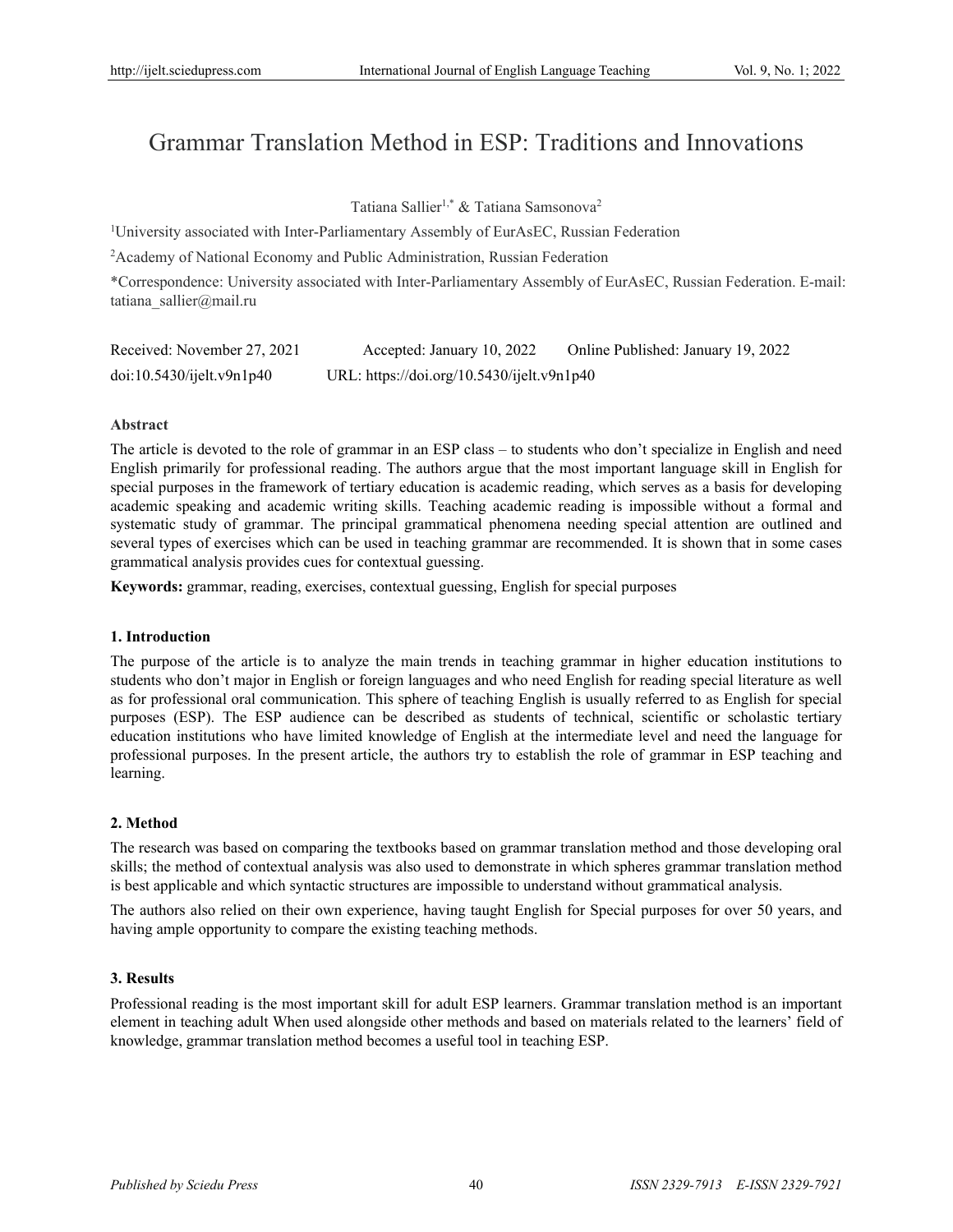## **4. Discussion**

*4.1 Basic Skills Necessary for Adult ESP Learners* 

There is strong prejudice about grammar and its role in learning a foreign language, and the Internet is full of advertisements offering to teach "English without grammar"(Note 1)

There are two aspects in grammar – active grammar to be used in oral communication and a grammar of complicated scientific or scholastic texts, replete with complex syntactic constructions and professional terms. The first type of grammar is taught in secondary schools, the second type is a grammar necessary for decoding complicated texts.

It can be seen that most textbooks which have appeared on the market recently concentrate on active skills, valuable in developing speaking, but of little use in teaching reading.(Note 2) The lexis in these textbooks is limited to such topics as tourism, leisure, sports, home life and so on.(Vince 2009) They are invaluable for developing oral skills, but offer little help in learning/teaching to read a complicated scientific or scholastic text.

Turning to the type of grammar necessary for reading complicated materials we must find out which language skills are most important for professionals in technology, science and humanities.

The authors consider that in the framework of tertiary education reading is the most important of the four skills necessary to master in the language acquisition process – reading, listening, writing and speaking - the most important skill is reading.

It seems that for future engineers, scientists and scholars being able to read in English is paramount. It is through reading that a researcher acquires information in his/her professional sphere, it is through reading that professional terms are learned and professional communication established.

The next skill in line is academic speaking – being able to discuss professional topics, to take part in conferences and to make oral presentations.

Oral skills, the authors consider, should be developed by encouraging students to answer questions, discuss professional texts, make presentations about their own research – all on the basis of the material acquired by classroom and individual reading. (Шахова et al.1980: 5)

Bearing these priorities in mind, we will turn to discussing what kind of grammar should be taught to university students.

In the pre-perestroika Soviet Union students of technical higher education institutions were not especially encouraged to develop oral skills, their chance of traveling abroad being limited and communication with foreigners discouraged. They were taught to read, however, grammar being an auxiliary subject for developing reading skills. The grammar textbooks were mostly based on special lexis. (Зверева, Эбер, 1968; Мальчевская 1970; Михельсон 1989). Now the tide has turned and systematic grammar has been banished from textbooks focusing on developing oral conversational skills. In modern textbooks, grammar is presented in the form of a short reference section without emphasis on complex syntactic constructions or authentic examples. (Valdavina, Kuznetsova, 2003). Therefore the authors found it necessary to "restore grammar to its rights" to emphasize the importance of decoding grammar in the framework of tertiary ESP teaching.

## *4.2 Chief Grammatical Phenomena Needing Special Explanation*

In this section, the authors will focus on some grammatical constructions causing difficulty for Russian students. The list may be different for speakers of other languages, depending on whether certain grammatical structures are present or absent in the students' native language.

## 4.2.1 Passive Constructions

Passive constructions are much more numerous in English than in Russian and defy word-for-word translation. It is especially true of sentences where the subject of the sentence denotes the recipient of the action (example 1) or those containing a preposition. (2)

- 1. Members of the parliament or legislature **are granted** partial immunity from prosecution.(Note 3)
- 2. Many materials now in common use **were** not even **thought of** thirty years ago.

Such sentences require explicit explanation and analysis.

4.2.2 Non-finite forms of the verb, such as the infinitive, the gerund and the participle. Their meaning doesn't transpire in word-for-word translation. For example such sentences as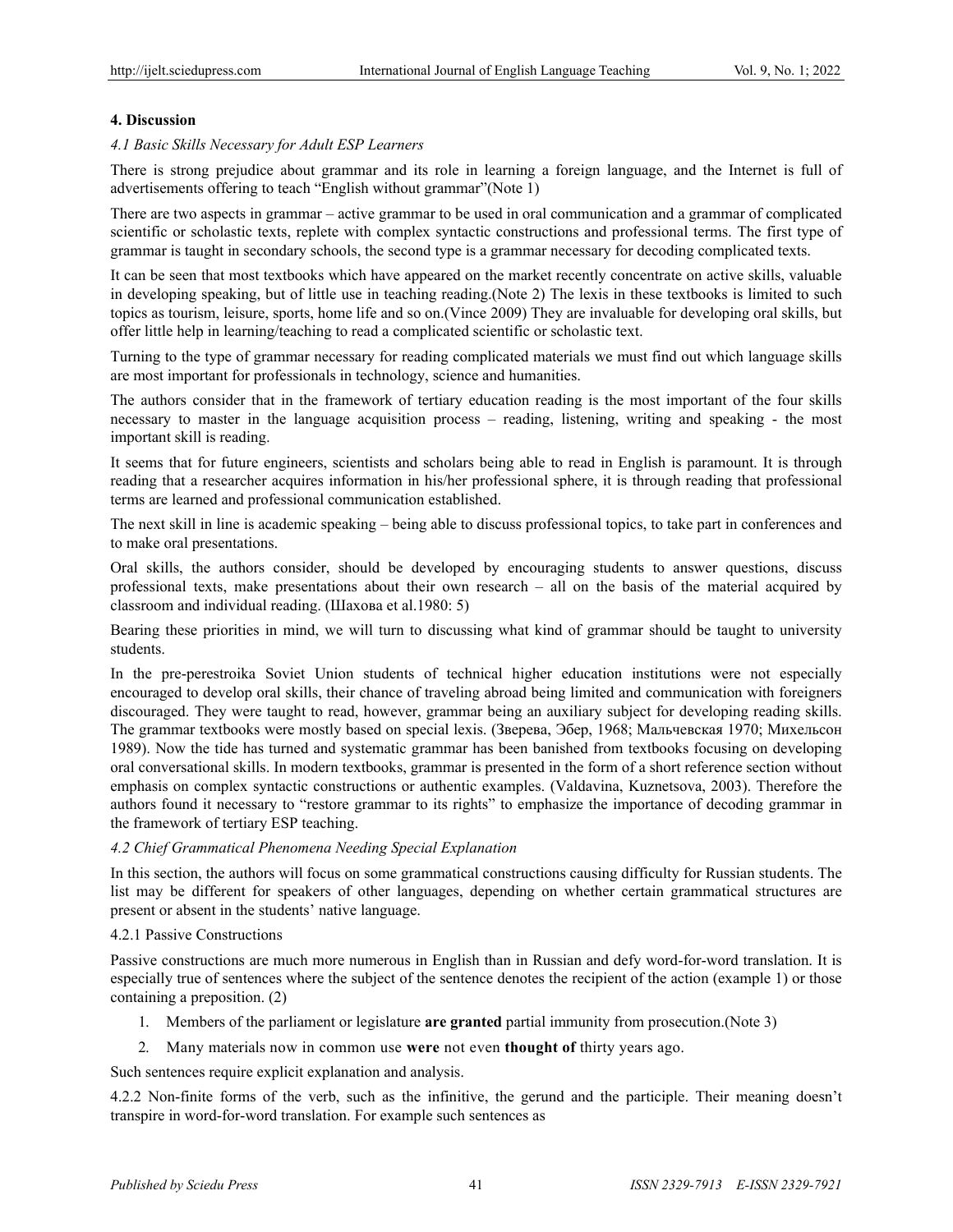- 3. You have no doubt seen children whisper to themselves when they are beginning to read.
- 4. Levels of stress in the family have been shown to change with changing economic circumstances.

These structures will not be understood by a student having limited knowledge of English unless it is pointed out that they contain two predications: a) *you have seen an event;* b) *children whisper to themselves*. It is not until the sentence is split into two predications that its meaning becomes obvious to the student.

A similar procedure of analysis may be used for (4). The sentence is divided into two predications: a) levels of stress change, etc. b) the fact has been shown.

The perfect forms of the non-finites are also difficult to understand if they don't exist in the students' native language. For example:

5. The ancient building is known to have been erected 3000 years ago.

It is important to show to the students that the two predications: *the building was erected three thousand years ago,* and *this fact is known* refer to different periods of time.

## 4.2.3 Modal Verbs

Modal verbs are especially difficult for understanding if they are accompanied by the perfect forms of the infinitive, expressing probability (6) or unperformed action or event (7).

- 6. The ancient Hebrews **may** well **have migrated** from Ur sometime after 1950 B.C.
- 7. A nuclear war between the USA and the Soviet Union **could have cost** 40 million American lives, plus untold numbers of Soviet, Cuban and European casualties.

Other usages of modal verbs are also important, but these have been shown to cause most difficulties.

## 4.2.4 Attributive Clauses

Such structures are abundant in scientific, scholastic and political texts, serving as a means of compression. Whereas two-element phrases like *telephone company* or *government official* are usually easily understood, more complex phrases such as

- 8. The president's national security adviser
- 9. …the civil rights and women's rights movements

require special explanation and demonstrative exercises, it being explained to the student that the last word in the chain is the head of the group, while the preceding nouns can serve as attributes to the main word or form smaller attributive groups within a larger one (see *civil rights* and *women's rights* in (9).

## 4.2.5 Conversion

Conversion being the main way of verbal word formation and producing new lexemes, it is important that students recognize it to understand the meaning of the sentence. Grammatical analysis helps to find which part of speech the lexeme belongs to and to avoid grammatical homonymy. See the examples:

- 10. Ethnic grievances and poverty **fuel** powerful nationalist passions.
- 11. The country is getting close to 80% of its electricity from the fossil **fuel.**

Comparing such sentences helps the student to establish the morphological nature of the word by means of parsing the sentence, finding the predicate and performing other analytical procedures.

The structures described above are not the only grammatical phenomena requiring analysis and special explanation. Standard textbooks contain such sections as conjunctions, subjunctive mood, pronouns, compound and complex sentences, etc. The teacher's choice also depends on the students' future profession, their knowledge grammar, the general syllabus, etc.

## *4.3 The Main Types of Exercises Recommended for Studying Grammar*

Grammar studied in the framework of developing reading skills requires certain exercises aimed not only at developing understanding abilities, but also at extending the students' syntactic repertoire and thereby developing not only reading, but professional writing skills.

## 4.3.1 Presentation and Translation Exercises

In order to understand the meaning and functioning of a grammar structure, the student must be exposed to specially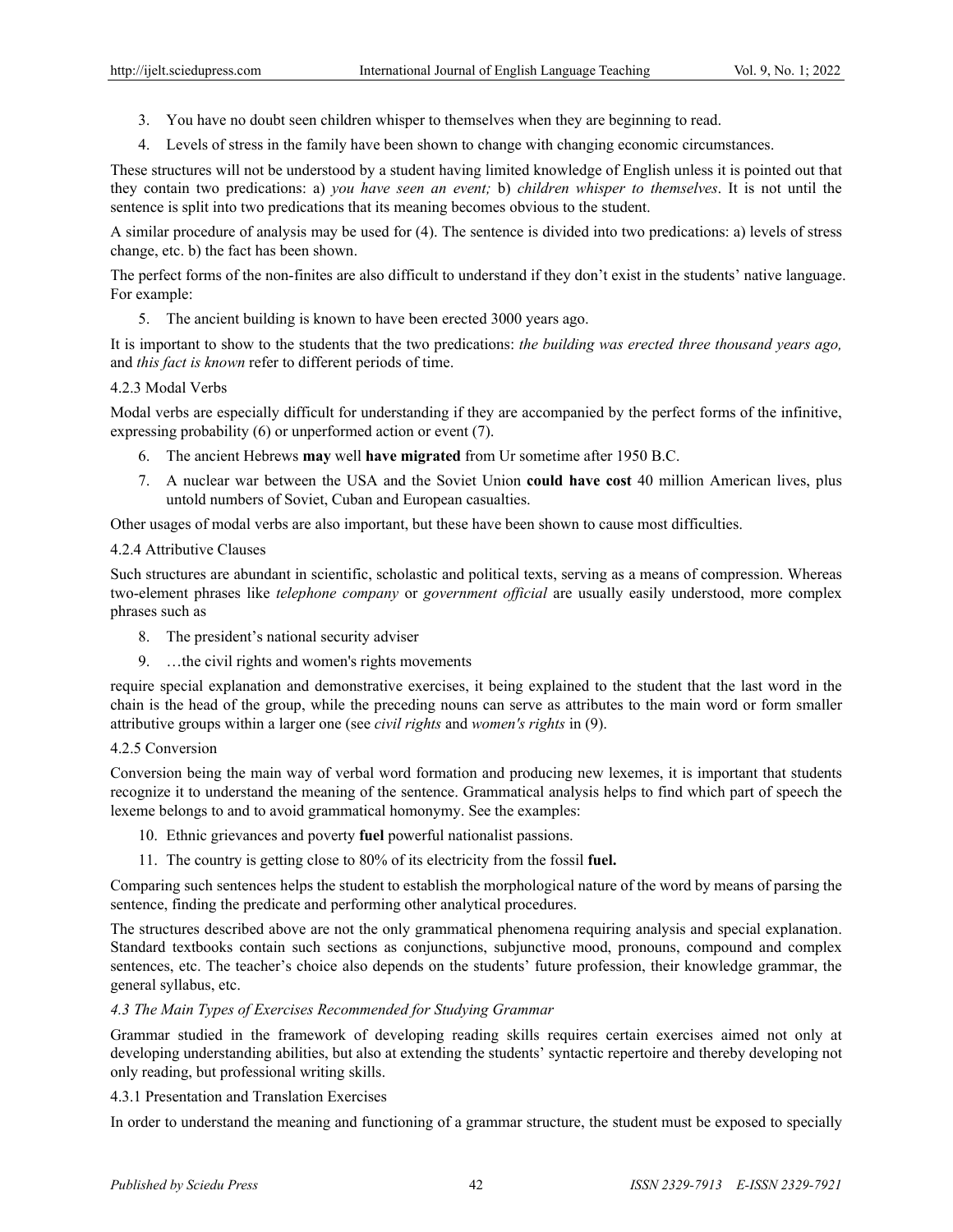chosen materials illustrating its usage, preferably based on professional vocabulary. The most economical way of presenting such materials is in the form of individual sentences containing the structure being studied. It is desirable that students be asked to translate these examples into their native language. Translation from the foreign into the native language as part of grammar translation method used in teaching classical languages is the fastest and the most efficient way of securing understanding of a syntactic structure. Translation reveals the semantic structure of the sentence. At the initial stages, students tend to use literal translation techniques, disregarding the semantic structure of the sentence (Mat Awal, Zainudin 2009). What the teacher must do is to help the student "unpack" the sentence, analyze its semantic structure (for instance, pointing out two predications, like in (3) and (4) and then pack it into a different container – the syntax of the native language.

## 4.3.2 Transformation Exercises

This type of exercise requires the student to change the syntactic structure of the sentence, keeping its semantics intact. For example:

- 12. It is understood that the Prime Minister is holding talks with the opposition. The Prime Minister is understood to be holding talks with the opposition.
- 13. Soon after the President was elected he launched his anti-drug campaign. Soon after being elected, the president launched his anti-drug campaign.
- 14. A scientist who conducts such experiments must keep careful records. -A scientist conducting such experiments must keep careful records.
- 15. Experiments which are conducted in this laboratory yielded interesting results. -Experiments conducted in this laboratory yielded interesting results.

These transformative exercises are especially useful in studying infinitive constructions (6), gerundial (7) and participial (8, 9) phrases. Like translation exercises, they help the student to see the semantic structure of the sentence, but also teach active usage of complex grammatical constructions. The procedure resembles algebraic transformations and involves actually different ways of presenting information.

## 4.3.3 Back Translation

Translation from the native into the target language seems most useful as a final stage of studying a grammatical phenomenon and serves as a kind of bridge between teaching reading and writing skills. When one of the authors and her co-authors were writing a basic textbook for students of humanities, we asked our colleagues which types of exercises were most desirable. The answer was unanimous: translation from Russian. It is desirable that back translation exercises be based on the lexis contained in presentation exercises, encouraging the student to return to the previous parts of the material and find the necessary words. Back translation exercises enable the student to re-process the information received in the presentation and transformative exercises and to store the structures obtained for future academic speaking and writing.

Experience shows that at the first stages, sentences offered for back translation may be identical to those presented in earlier exercises. Later, however, more challenging materials can be offered, based on the lexis studied in other sections of the textbook or manual.

## *4.4 Grammatical Analysis as a Key to New Lexis*

Contextual guessing is an important instrument in teaching reading comprehension (Amosova 1968, Siregar 2019), Hyönä and Lindeman 1994). Linguists distinguish lexical and syntactic context, the latter being a means to understand the meaning of a word based on its syntactic position, and to eliminate syntactic homonymy, that is belonging of identical words to different parts of speech (Amosova, 1968: 27, 53;).

In this paper, the authors would like to use the term "contextual derivation", because the understanding of an unfamiliar word is achieved by means of a formal syntactic analysis.

For example, predicates governing the infinitive usually have various modal meanings, such as obligation (to be obliged, to have), desire (to want, to wish), ability (to be able, to manage).

In this syntactic position, other predicates acquire modal meanings which they don't have in other contexts. (Sallier 2020). See the examples:

16. Having thus got rid of his two associates, Nigel was **free** to put certain questions which he didn't want either of them to hear.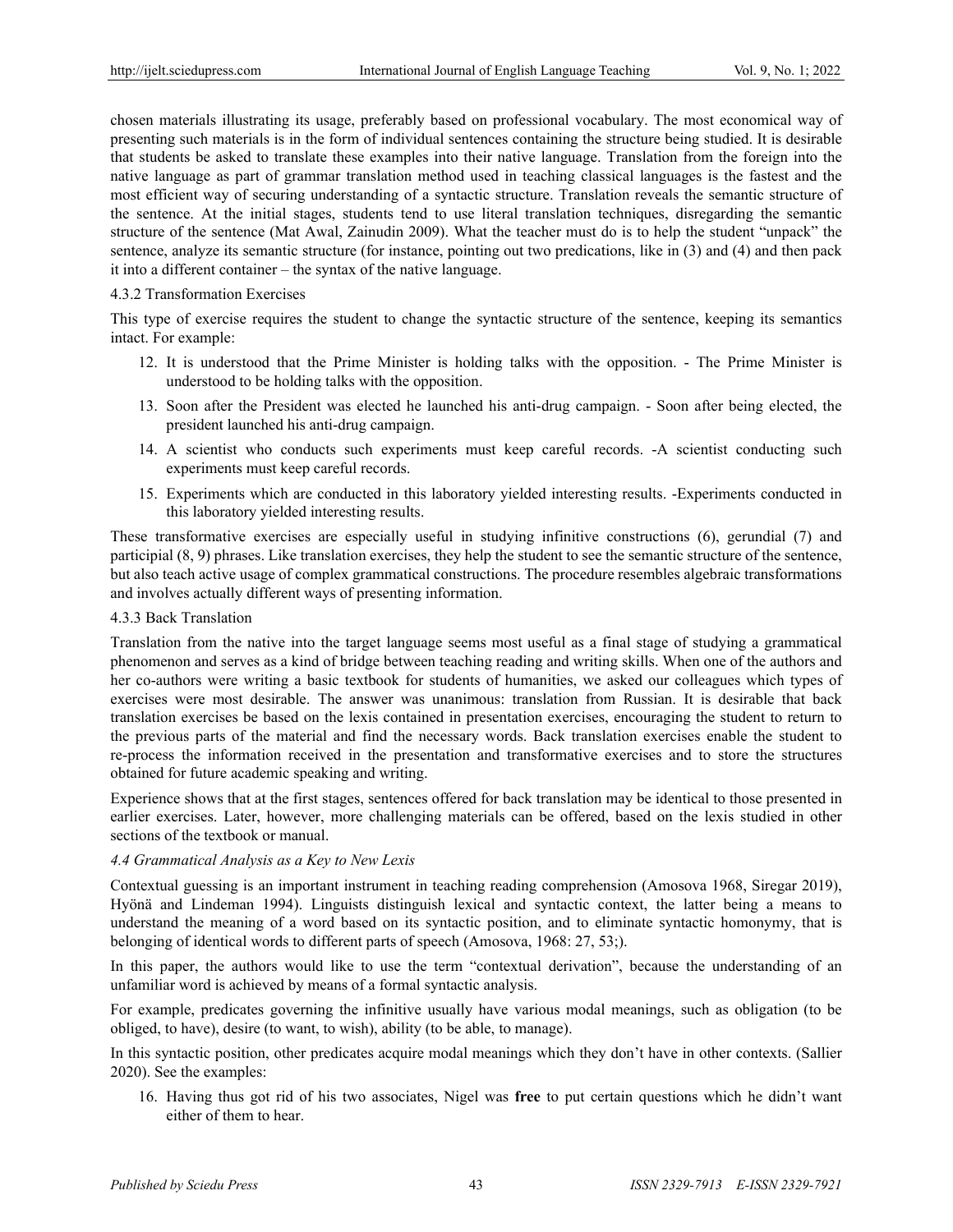- 17. You are **competent** to run their culture center.
- 18. I **didn't have the heart** to throw the case away.
- 19. He **burned** to distinguish himself in battle

In (16) *free* means possibility caused by the absence of obstacles; In (17), *competent* means possibility created by the personal qualities of the subject; in (18), the absence of possibility is caused by emotional factors. In all cases, the modal meaning is conferred upon the predicate by the infinitive. In (19) the verb *to burn* means strong desire. So the predicates governing the infinitive become modals and if a special grammar exercise containing such structures is presented to the students, it will help them derive the modal meaning of the predicate from the context.

Another example of syntactic context affecting the meaning of a predicate is an object clause. See the examples:

- 20. I **gathered** that the guests were not going to stay for dinner.
- 21. Many teachers **hold** that the best age at which to begin learning a foreign language is that between the tenth and twelfth years.
- 22. Supporters of Franklin Roosevelt and the New Deal **charged** that much of the press was opposed to socioeconomic reform.
- 23. The report **claimed** that hundreds of civilians had crossed the border to escape the fighting.

In (20) *gathered* means "understood"; in (21) *hold* means "think, consider"; in (22) and (23) the verbs *charged* and *claimed* have a meaning of expressing an opinion or communicating a fact and they are, in this context, verbs of communication. These examples show that verbs governing an object clause have a limited range of meanings -acquiring (19), possessing (20) and communicating (21, 22) information. The group includes verbs of perception, mental activity and speech. Lexemes with different meanings in other contexts acquire them when governing an object clause. If this contextual phenomenon is explained to the students and a suitable demonstrative exercise is presented, further understanding will be facilitated. (Cf. Салье et al, 2007, 171)

These examples show that some syntactic structures offer insights into lexical meaning, which enables the student to reduce the use of the dictionary and make reading more fluent.

## *4.5 Compiling Materials*

This seems to be the most difficult problem facing the teacher. As has been shown, demonstrative exercises work best when based on the lexis belonging to the students' professional vocabulary. Some Russian textbooks based on scholastic (Мальчевская, 1970) or technical (Михельсон,1989) terms may be of use as far as English material is concerned. The teacher may encourage their students to find the structures being studied in their reading materials. A new sentence search engine https://ludwig.guru/s/ can also be helpful.

## **5. Conclusions**

The research conducted makes it possible to draw the following conclusions:

- Professional reading is the most essential skill for ESP students.
- On the basis of academic reading, other linguistic skills can be developed academic speaking and academic writing.
- No professional reading in a foreign language is possible without systematically learning grammar.
- Grammar translation method, modified and adapted to modern realities and combined with other teaching techniques is essential for teaching reading skills.
- Analyzing grammar structures can also stimulate contextual derivation, certain syntactic positions being filled by lexemes with a limited range of meanings.
- Various types of exercises can be used for teaching decoding grammar.

# **References**

Amosova N. (1968). *English contextology*. Leningrad.

Borgmann Dmitri. (1967). *Beyond Language: Adventures in Word and Thought.* Charles Scribner's Sons.